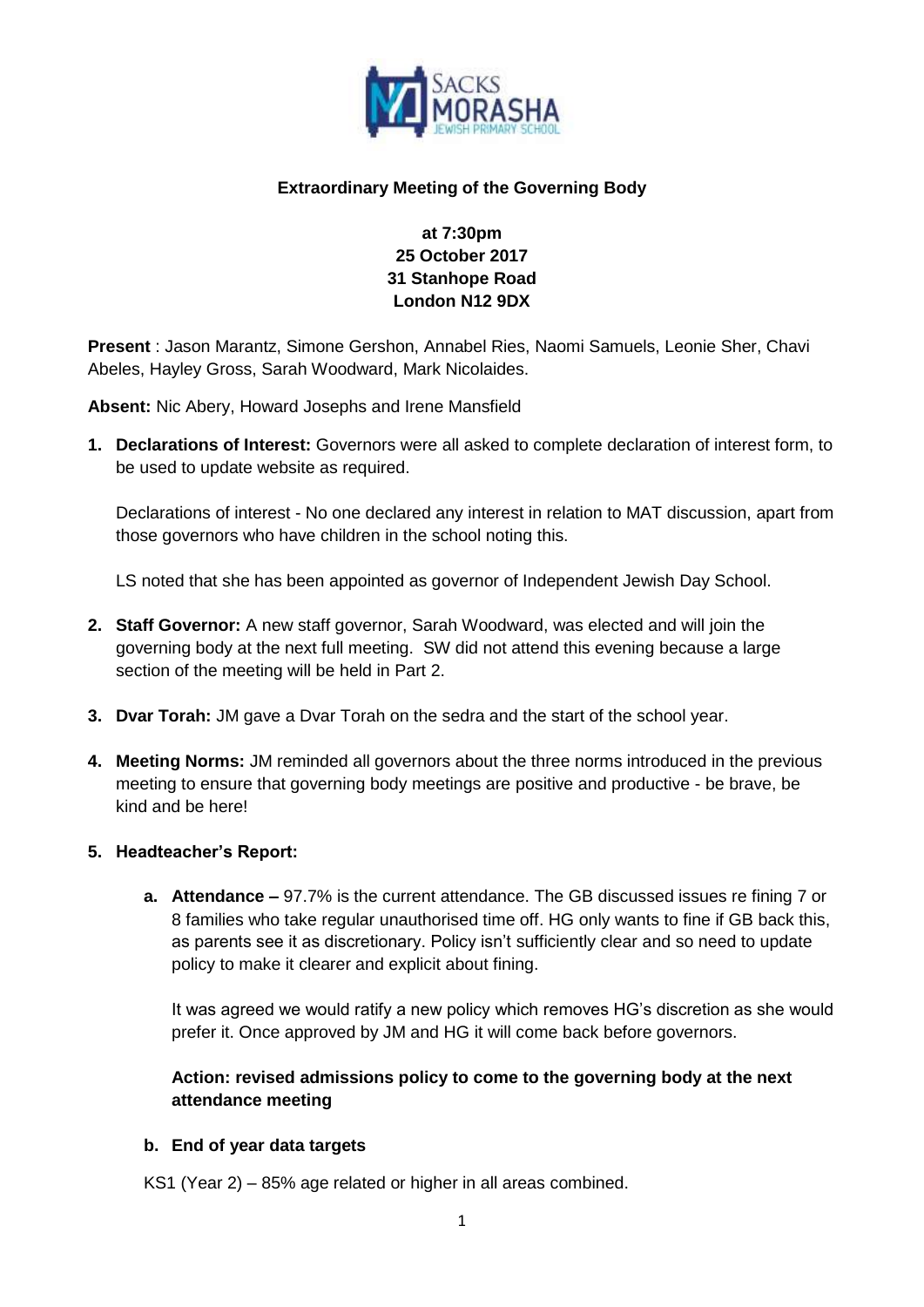

KS2 (Year 6) 80 – 85% age related or higher in all areas combined.

Phonics – usually 100% but this year several SEN children so 90% likely.

Early Years – 90% of children will reach GLD (a good level of development)

## **6. Safeguarding and Child Protection Policy**

Updated to reflect best practice

Redlined to show changes. JM, safeguarding governor, has reviewed the policy and considers it appropriate.

All staff are asked to read the policy and email to indicate that they have indeed done so. Every Monday staff meeting staff have quizzes on the safeguarding policy and how to follow It's procedures, to check their understanding.

Every teacher has training every 3 years (2yrs for HG) and 6 staff members are trained for restraint.

SF asked when a child last needed to be restrained – HG said that one had not for some time but relevant members of staff have been trained.

E-safety training for staff and children and parents is also being run on  $15<sup>th</sup>$  Nov.

## **The updated policy unanimously approved and ratified.**

## *Action – procure safeguarding training for new governors in January*

#### **7. Behaviour Policy**

Reflection time is now used in school as a consequence and as a dialogue opportunity .

There was a discussion about parental behaviour and how this should be tackled. It was suggested that a far better forum for this would be the home school agreement which could be redrafted to include behaviour on social media, WhatsApp etc.

## **The updated policy unanimously approved and ratified.**

## *Action – home school agreement to be revised ahead of the March meeting*

#### **8. SEND Policy**

Added D at end of SEN to update to current practice and include 'disability'.

Updated policy unanimously approved and ratified.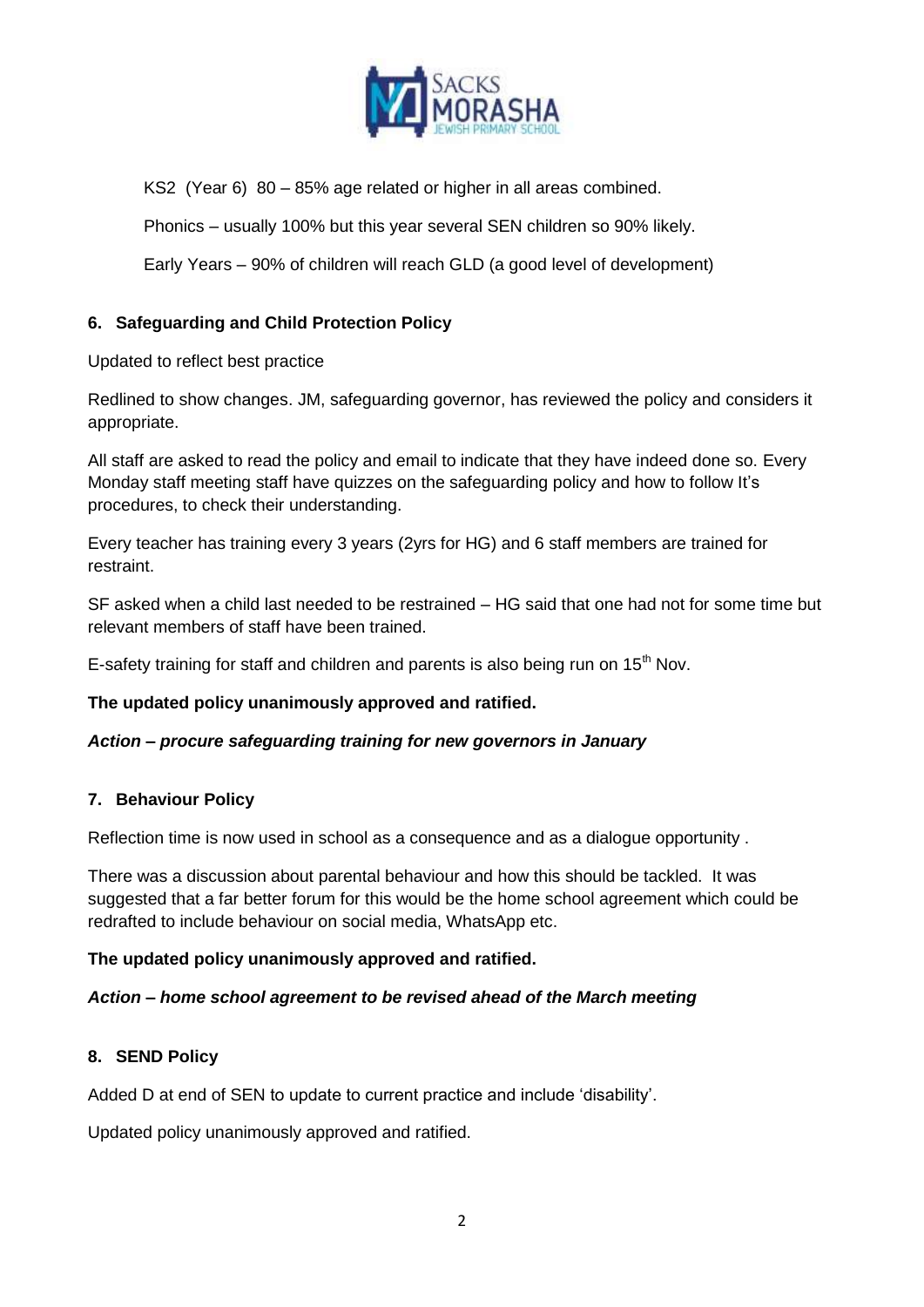

# **9. Pay Policy**

The school has had it own play policy for years which was unique yet complicated in places.

Also, all teachers have had 1% rise re living costs on scale. The unions are pushing for 2% yet the schools budget is unable to accommodate this.

MN asked about the criteria for point progression for teachers and whether they are clear enough. HG said that the targets are written clearly and are easy to monitor and track. We know if the children achieved them or not. Never an issue for debate. Staff have accepted when not met – staff agree target with MK. LS agreed it was a clear policy.

MN noted SEN should be changed to SEND in Pay policy.

Divided up subjects between teachers – in pairs – to set a whole school target, overseen by JK and SL, which feeds into our school improvement pan and OFSTED requirement.

### **Updated policy unanimously approved and ratified.**

The governors thanked HG for working on all policies. The updated logo should now go on all policies.

### **10. Minutes of last meeting 12 July 2017**

Action – Learning walks will be discussed again at the last meeting along with a suggested timetable to ensure that regular staff visits are happening and keeping governors informed. These did happen last year.

The minutes were approved and they were no matters of substance.

Minutes ratified – no amendments of substance.

- 1. Governors asked HG to re-explain what happened with the KS1 moderation. HG explained that KS1 moderation was very harsh and she was told all judgements were incorrect. Even after the school amended these similar negative feedback was given. A new moderator was sent in who agreed with the School and restored the original judgements. HG explained that other Jewish schools has similar issues.HG explained that she has been promised Neil Marlow or a named designate would attend all future moderation and if this was not the case, a written complaint from the GB should be sent.
- 2. Premises LK said that he is concerned re thee playground floor as it appears to be disintegrating in place.. HG is meeting with the builder and the architect to discuss plan for phase 2 implementation (at JN's request).
- 3. SF reminded all that the fundraising dinner date is  $21<sup>st</sup>$  March.

## **11. The Proposed United Synagogue / OCR MAT**

This was discussed in Part 2